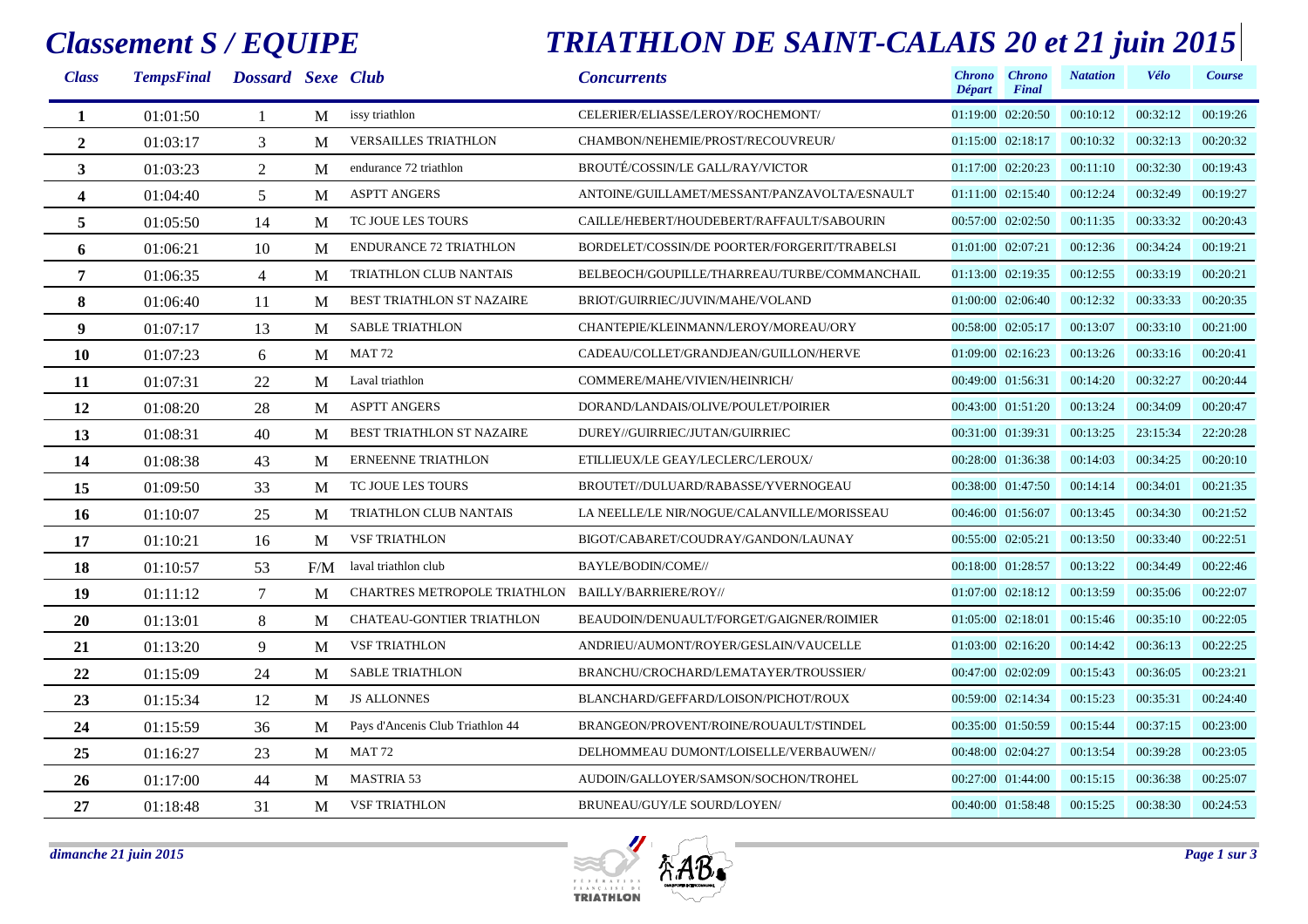#### *Classement S / EQUIPE*

# *TRIATHLON DE SAINT-CALAIS 20 et 21 juin 2015*

| <b>Class</b> | TempsFinal Dossard Sexe Club |    |              |                                                            | <b>Concurrents</b>                                                        | Départ            | Chrono Chrono<br>Final | <b>Natation</b> | <b>Vélo</b> | Course   |
|--------------|------------------------------|----|--------------|------------------------------------------------------------|---------------------------------------------------------------------------|-------------------|------------------------|-----------------|-------------|----------|
| 28           | 01:19:22                     | 47 | F/M          | <b>ENDURANCE 72 TRIATHLON</b>                              | BREMOND/CHEVREAU/FORTIER/FOUCRIT/DE POORTER                               |                   | 00:24:00 01:43:22      | 00:17:16        | 00:37:31    | 00:24:35 |
| 29           | 01:19:40                     | 21 | M            | <b>JS ALLONNES</b>                                         | GASNAL/PASQUIER/PASQUIER/PIGNON/VERNEAU                                   |                   | 00:50:00 02:09:40      | 00:18:44        | 00:37:50    | 00:23:06 |
| 30           | 01:19:40                     | 37 | M            | <b>ENDURANCE 72 TRIATHLON</b>                              | BEAU/CHARLOT/DE YBARLUCEA/PIGNOLET/VIOT                                   |                   | 00:34:00 01:53:40      | 00:18:15        | 00:37:59    | 00:23:26 |
| 31           | 01:19:56                     | 34 | M            | MAT 72                                                     | BUCHARD/COUTABLE/DAUBAIRE/PAUMARD/                                        |                   | 00:37:00 01:56:56      | 00:15:04        | 00:40:28    | 00:24:24 |
| 32           | 01:20:03                     | 18 | M            | CHARTRES METROPOLE TRIATHLON BOIRON/GALLOPIN//MAXIN/SAUSSE |                                                                           |                   | 00:53:00 02:13:03      | 00:17:36        | 00:38:29    | 00:23:58 |
| 33           | 01:20:18                     | 29 | M            | Endurance 72 Triathlon                                     | COMPAIN/GUILLEMOTO/LOCHET/SAINT JALMES/WILL                               |                   | 00:42:00 02:02:18      | 00:18:25        | 00:39:08    | 00:22:45 |
| 34           | 01:20:47                     | 19 | M            | CHATEAU-GONTIER TRIATHLON                                  | GAIGNIER/LAMY/ROUSSEAU/FORET/MAUGER                                       | 00:52:00 02:12:47 |                        | 00:17:42        | 00:38:40    | 00:24:25 |
| 35           | 01:21:08                     | 26 | M            | Vendome triathlon                                          | THOMAS/BOULAY/GEORGES/HERAULT/                                            |                   | 00:45:00 02:06:08      | 00:16:08        | 00:40:34    | 00:24:26 |
| 36           | 01:21:13                     | 64 | $F_{\rm}$    | TRIATHLON CLUB NANTAIS                                     | <b>GUERIN/LE MENE/THARREAU//</b>                                          |                   | 00:07:00 01:28:13      | 00:15:14        | 00:40:01    | 00:25:58 |
| 37           | 01:21:17                     | 35 | M            | <b>VSF TRIATHLON</b>                                       | AMELINEAU/LEBLANC/PROBST/SIONNEAU/                                        |                   | 00:36:00 01:57:17      | 00:18:23        | 00:38:42    | 00:24:12 |
| 38           | 01:22:35                     | 52 | F/M          |                                                            | GAULT/KAZANDJIAN/LEVAUX/NOBLET/VASLET                                     |                   | 00:19:00 01:41:35      | 00:15:45        | 00:42:06    | 00:24:44 |
| 39           | 01:22:41                     | 48 | F/M          | <b>MASTRIA 53</b>                                          | BUCHOT/FERRY/FRION/GAUFFRE/                                               | 00:23:00 01:45:41 |                        | 00:17:35        | 00:40:06    | 00:25:00 |
| 40           | 01:23:04                     | 66 | $\mathbf{F}$ | <b>ASPTT ANGERS</b>                                        | COUTANT/CRESPIN/GUILLAMET/MANCEAU/MARCHESI                                | 00:05:00 01:28:04 |                        | 00:17:04        | 00:40:56    | 00:25:04 |
| 41           | 01:23:15                     | 17 | M            | <b>ASFAS TRI</b>                                           | BESNARD/DROGUET/MARTIN VILLEPOU/TOUZE/                                    |                   | 00:54:00 02:17:15      | 00:18:42        | 00:38:00    | 00:26:33 |
| 42           | 01:23:22                     | 27 | M            | <b>VSF TRIATHLON</b>                                       | BARRE/DOUSSET/GUET FRAPARD/HUET/MARIE                                     | 00:44:00 02:07:22 |                        | 00:18:05        | 00:39:29    | 00:25:48 |
| 43           | 01:23:22                     | 46 | F/M          | MAT 72                                                     | DESPRES/DURAND/GOHIER/KNAUBLICH/MAINGRET                                  |                   | 00:25:00 01:48:22      | 00:17:07        | 00:41:10    | 00:25:05 |
| 44           | 01:24:21                     | 62 | F/M          | MASTRIA53                                                  | GIRAULT/HUCHET/HUCHET//                                                   | 00:09:00 01:33:21 |                        | 00:17:32        | 00:40:12    | 00:26:37 |
| 45           | 01:24:54                     | 60 | F/M          | MAT72                                                      | DOS SANTOS/LEHOUX/PITARD/VERON/                                           |                   | 00:11:00 01:35:54      | 00:17:20        | 00:41:59    | 00:25:35 |
| 46           | 01:25:16                     | 50 | F/M          | <b>JS ALLONNES</b>                                         | CUASARD/POULAIN/TAQUET/THIEBLEMONT/                                       |                   | 00:21:00 01:46:16      | 00:19:29        | 00:39:26    | 00:26:21 |
| 47           | 01:25:40                     | 32 | M            | <b>SABLE TRIATHLON</b>                                     | LAMBERT/LEGENDRE/PERAL/THOMAS/                                            |                   | 00:39:00 02:04:40      | 00:19:24        | 00:35:28    | 00:30:48 |
| 48           | 01:26:11                     | 30 | M            | <b>JS ALLONNES</b>                                         | CHAUMARD/LATOUR/LEBIGOT/MADELON/REZE                                      | 00:41:00 02:07:11 |                        | 00:19:10        | 00:42:07    | 00:24:54 |
| 49           | 01:26:29                     | 51 | F/M          | <b>VENDOME TRIATHLON</b>                                   | BELLESORT/DE CHAZAL/HUBERT/LEFER/                                         |                   | 00:20:00 01:46:29      | 00:16:33        | 00:41:03    | 00:28:53 |
| 50           | 01:27:05                     | 59 | F/M          | <b>JS ALLONNES</b>                                         | AUBRY/DE HERCE/GASSE/LANGLAIS/LEMARCHAND                                  |                   | 00:12:00 01:39:05      | 00:18:20        | 00:41:30    | 00:27:15 |
| 51           | 01:27:18                     | 41 | M            |                                                            | CHARTRES METROPOLE TRIATHLON GEFFRAY/GRIMALDI/LE GARSMEUR/MALO/MORCHOISNE |                   | 00:30:00 01:57:18      | 00:17:17        | 00:43:36    | 00:26:25 |
| 52           | 01:27:47                     | 42 | M            | <b>CHOLET TRIATHLON</b>                                    | MARIONNEAU/MARIONNEAU/MARIONNEAU//                                        |                   | 00:29:00 01:56:47      | 00:16:40        | 00:41:58    | 00:29:09 |
| 53           | 01:28:00                     | 39 | M            | <b>VSF TRIATHLON</b>                                       | CARRE/DESPRES//TROUILLOT/BABIN                                            |                   | 00:32:00 02:00:00      | 00:17:40        | 00:42:06    | 00:28:14 |
| 54           | 01:28:36                     | 15 | M            | US VENDOME TRIATHLON                                       | AQUILO/DUFLOS/GOUZE/SOULIS/                                               |                   | 00:56:00 02:24:36      | 00:17:28        | 00:42:43    | 00:28:25 |